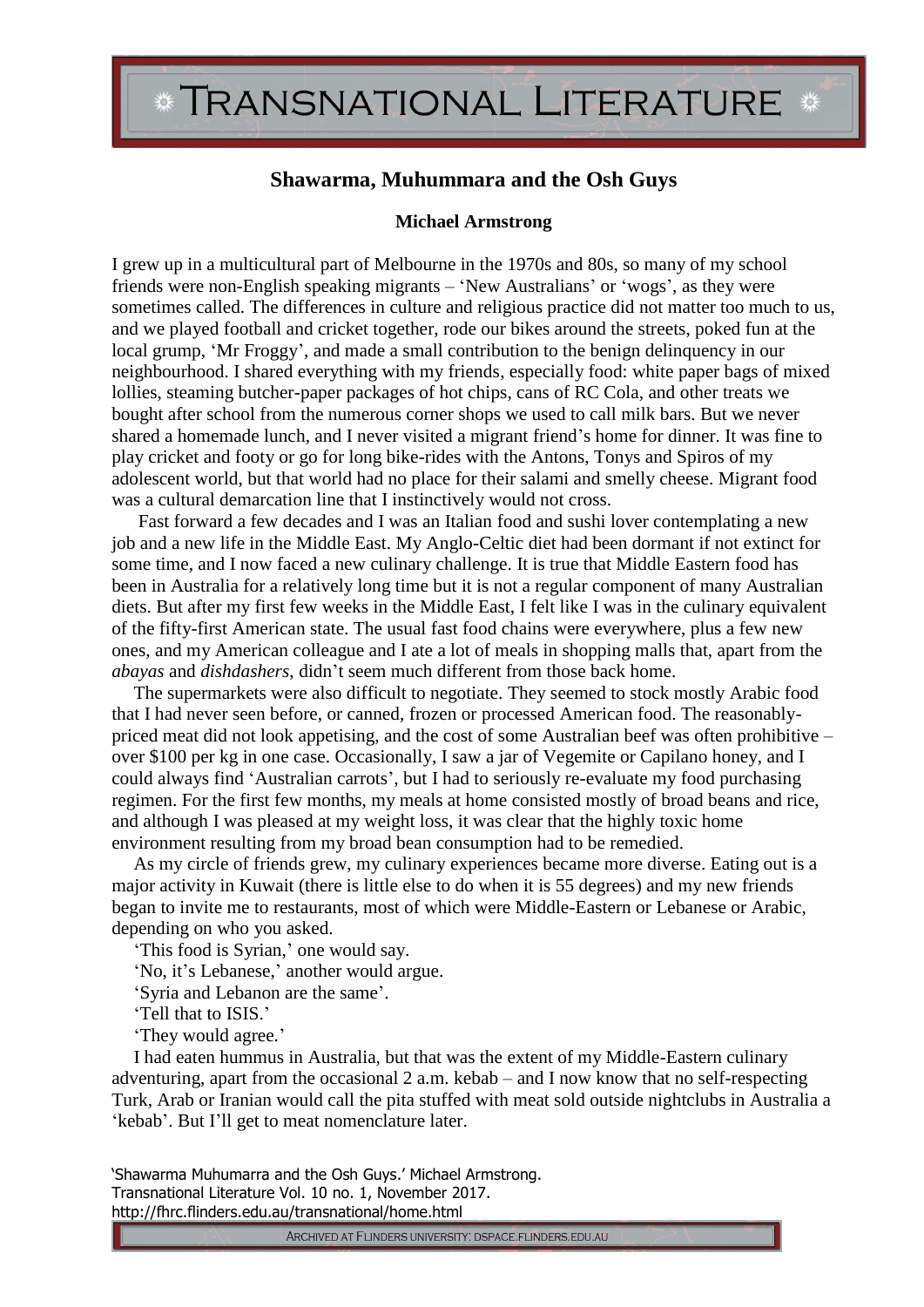Of all the Middle Eastern dips, I knew only hummus. There are many varieties of hummus (is the plural hummi?), but I must confess that I cannot tell the difference. For example, to make 'Hummus Beiruty' it seems all you do is dice some tomatoes and arrange them on top. Of the non-hummus dips, I am almost as impressed by their names as I am by their taste: *foul* (pronounced 'fool'), *Baba Ganoush, moutabal, mousaka'a*. But for me, the king of the dips is *muhummara*, made from roasted red capsicum and walnuts, often spiced with chilli. I truly believe that a bad day can be resurrected with some *muhummara*. 'Very delicious', is a phrase heard often here, and *muhummara* certainly is.

The Arab bread usually served with dips is close to, but not the same as, pita. It is brought to the table hot, the heat making the bread expand so that when you break it apart the escaping steam often burns your hands. This is the Middle East and you should expect some collateral damage. Iranian bread is by far the best. It is cooked in wood-fired ovens, the dough thrown against a wall inside an open oven. Iranian bread is so cheap I don't know how much it costs. The first time I bought some (about four loaves, each the size of a large pizza) I just held out a hand that contained a one-dinar note (about AU\$4.50) and some coins. The guy brushed the note aside and took two 100 fil coins (about 90 cents) and then gave me some change.

For a few years, I thought the most 'very delicious' cheap food in Kuwait was falafel. A Jordanian friend first took me to buy some, the ordering procedure as follows: park as close as you can to the falafel store, which is, of course, located on a busy road; honk the horn until someone comes out or the guy standing outside acknowledges you; lower your window and place your order; wait in the car, blocking traffic and those parked alongside; receive your order; pay a trifling amount; depart. I get a bag of twenty falafel for less than two dollars. You also receive some packaged Arabic bread and pickles for free. Aside from the 'very deliciousness' of the falafel, I like ordering it because I can. Having memorised all the phrases and made all the mistakes (both listening and speaking) that one can make, ordering falafel is about the only transaction I can complete entirely in Arabic. But falafel is no longer my number one Middle Eastern food on the very cheap, very delicious scale. For that we have to cross the Gulf.

Because they are at odds religiously, and therefore politically, I was amazed that so many Iranians live in Kuwait – and they have made a distinct culinary impact. Perhaps the most recognisable Iranian cuisines are kebab and *khorosht* (stew), both usually eaten with rice. While I concede the relative merits of these dishes, neither compares to the Iranian dish called *ash* (pronounced 'osh') for ridiculously cheap deliciousness. I first tasted *ash* when I went to my British/Iranian friend's apartment. A Kuwaiti/Iranian friend was also there and he had brought some plastic containers of *ash*. *Ash* is hard to describe. I don't think *ash* even knows what it is. It's like a soup, but thicker, so like a stew, but not ... I don't know how it gets its consistency, and neither does my British/Iranian friend. I am sure it is some type of grain that is bashed together. You get a few chickpeas in there, too, and herbs and some spices, and the guy asks if you want crispy fried onions, lemon juice and ground black pepper on top. Of course you do.

In Kuwait, like other Middle Eastern countries, many districts in the city have a 'co-op', a community-owned shopping area with a supermarket (the co-op), stores selling phone cases, clothes, perfume, and electronics, maybe a pharmacy, a shoe-repairer, hairdresser (called saloons), often a post office (even though mail is never delivered), and sometimes fast food chains and a café or two. Most co-ops have a hole-in-the-wall with a wood-fired oven where you get your Iranian bread, and many also have an *ash* store. The ones I have seen look like a fish and chip shop, with the same long narrow area furnished only with a counter that separates the customers from the cook (always male) and his cooking area. But instead of deep fryers, *ash*

'Shawarma Muhumarra and the Osh Guys.' Michael Armstrong. Transnational Literature Vol. 10 no. 1, November 2017. http://fhrc.flinders.edu.au/transnational/home.html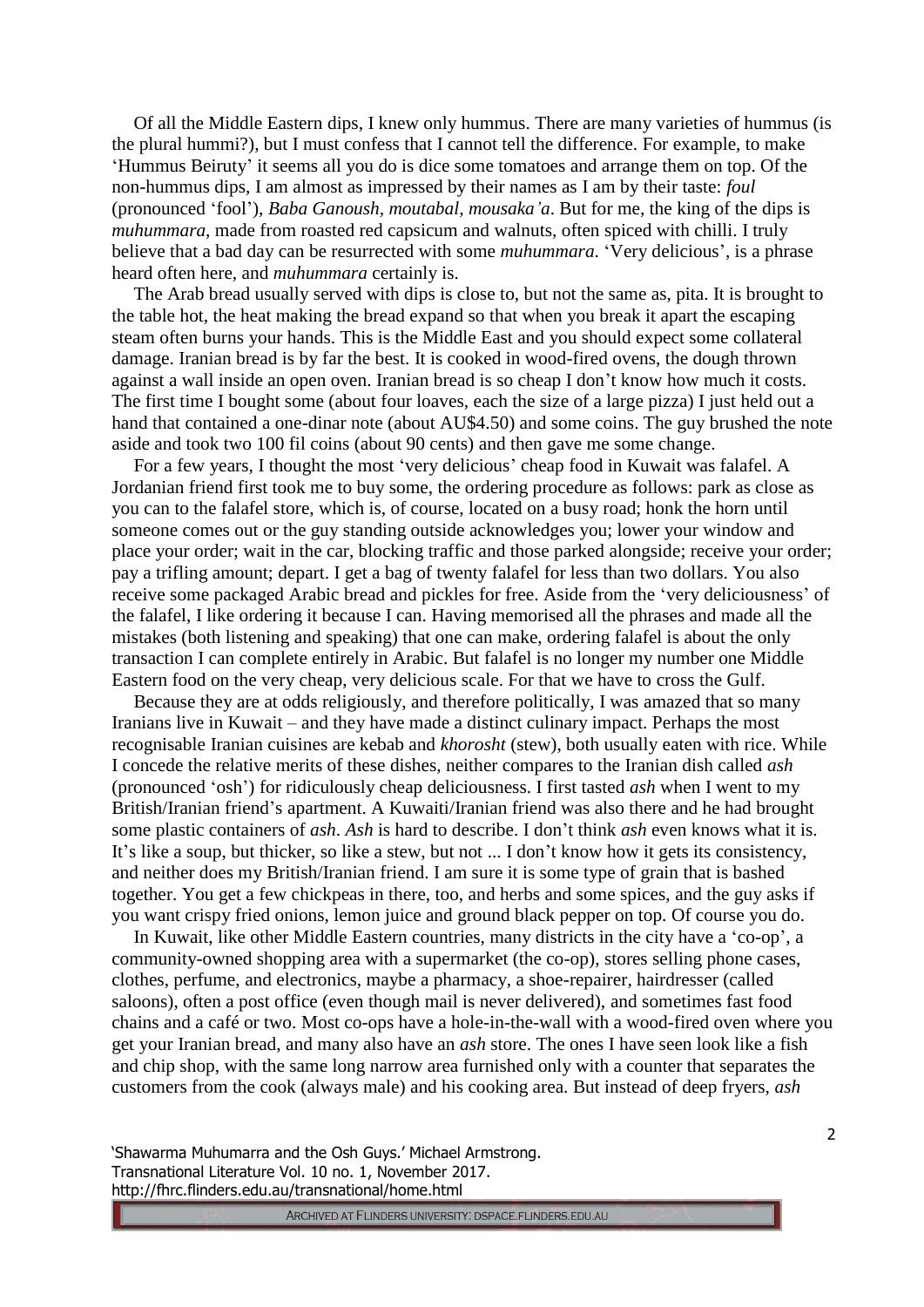stores have massive stainless steel pots recessed into the bench, the pots heated, I presume, with gas burners underneath. Each pot contains *ash* or something similar. And here is the lesson: always try the something similar. The first time I visited my local *ash* store, I went with my British/Iranian friend because the *ash* guy (a wonderful old Afghani) speaks three or four languages but not English. There was a picture of Sydney Harbour on the wall in the shop so I immediately warmed to him even though I could not communicate, and my friend did the ordering. I nodded and politely rejected the *ash* guy's exhortations to try something other than *ash*. I loved *ash* and didn't see the need to try anything else. Now, I often go to the *ash* store myself and take it to my British/Iranian friend's place, often on Wednesdays, so we have begun to call our weekly *ash* fix '*Ash* Wednesday'.

My friend sometimes orders *halim* (a gluey white pudding with chicken that is eaten for breakfast in Iran) and the *ash* guy sometimes talks to him about me. He says, 'Your friend only gets *ash*.' 'But I just like *ash,*' I'd say to my friend, and that's all I would buy until the day I tried the lentil soup – so 'very delicious' in this part of the world. The *ash* guy's lentil soup is different from all the others I have tried in Kuwait, a little spicier and a little thinner. I started to order one or two lentil soup pots with my four or five buckets of *ash*.

I am a little nervous when I go the *ash* store alone because I have to fumble through the ordering process. I know how to count in Arabic so all I have to say is, '*ash khamsa, halim wahid'* (*ash* five, *halim* one'), but the nerves come nonetheless. One day, I ordered *ash* and then prepared myself to order lentil soup. I knew 'lentil' in Farsi was *'adas'*, so all I had to say was 'soup *adas thalatha'* (three) – which is three words in three languages – and I was home. Of course, I stuffed it up. Perhaps thinking that his rueful statements about my only ordering *ash* had worked, the *ash* guy pre-empted my additional order. He lifted the lid on a massive bowl, pointed, and said something that I didn't hear clearly and probably wouldn't have understood if I had. *'Na'am*. *Thalatha*,' I said. (Yes, three.) The lid he had lifted was from a big pot of orangeybrown coloured stuff not dissimilar to his lentil soup – but it was *not* lentil soup. I knew by its texture as soon as he spooned it into the plastic pots.

I paid about ten dollars for seven pots of deliciousness and went to my friend's apartment. When I arrived, I apologised to his wife, who had asked for lentil soup. 'I think I ordered something else,' I said, as I tentatively opened my pots. It was *jereesh*, a Saudi Arabian concoction made from some type of grain with spices and bits of chicken. Even my British/Iranian friend didn't know what it was and had to ask the *ash* guy on his next visit. We ate it and, of course, it was delicious and now makes an appearance every *Ash* Wednesday. My friend now says he likes *jereesh* more than *ash* – proof Saudi Arabia and Iran can find common ground.

Driving around, you can be forgiven for thinking that Kuwait is swamped by fast food chains. They seem to be everywhere, especially at night. You cannot pass any sizeable group of shops without seeing a swag of American takeaway joints, and on the roads you see hundreds of motorcycle delivery drivers with fast food logos on their rear-mounted food boxes. But there are probably as many traditional takeaway joints; it is just that they are not as brightly lit as the American ones and are often hidden away or located in non-descript shopfronts and advertised only in Arabic. There are falafel stores, *ash* stores, kebab joints, and roast chicken takeaways. But for the best fast food, you cannot go past *shawarma*. It's not as cheap as falafel or *ash*, but the taste of a *sarj* bread chicken *shawarma* with a little salad and some tahina is amazing – as long as you know what to ask for.

For a long time I was confused about meat nomenclature in the Middle East. Meat is *lahem*, but also *tikka*, *shawarma*, kebab ... *shonoo*? I think the Arabs mostly agree on what's what, but it

'Shawarma Muhumarra and the Osh Guys.' Michael Armstrong. Transnational Literature Vol. 10 no. 1, November 2017. http://fhrc.flinders.edu.au/transnational/home.html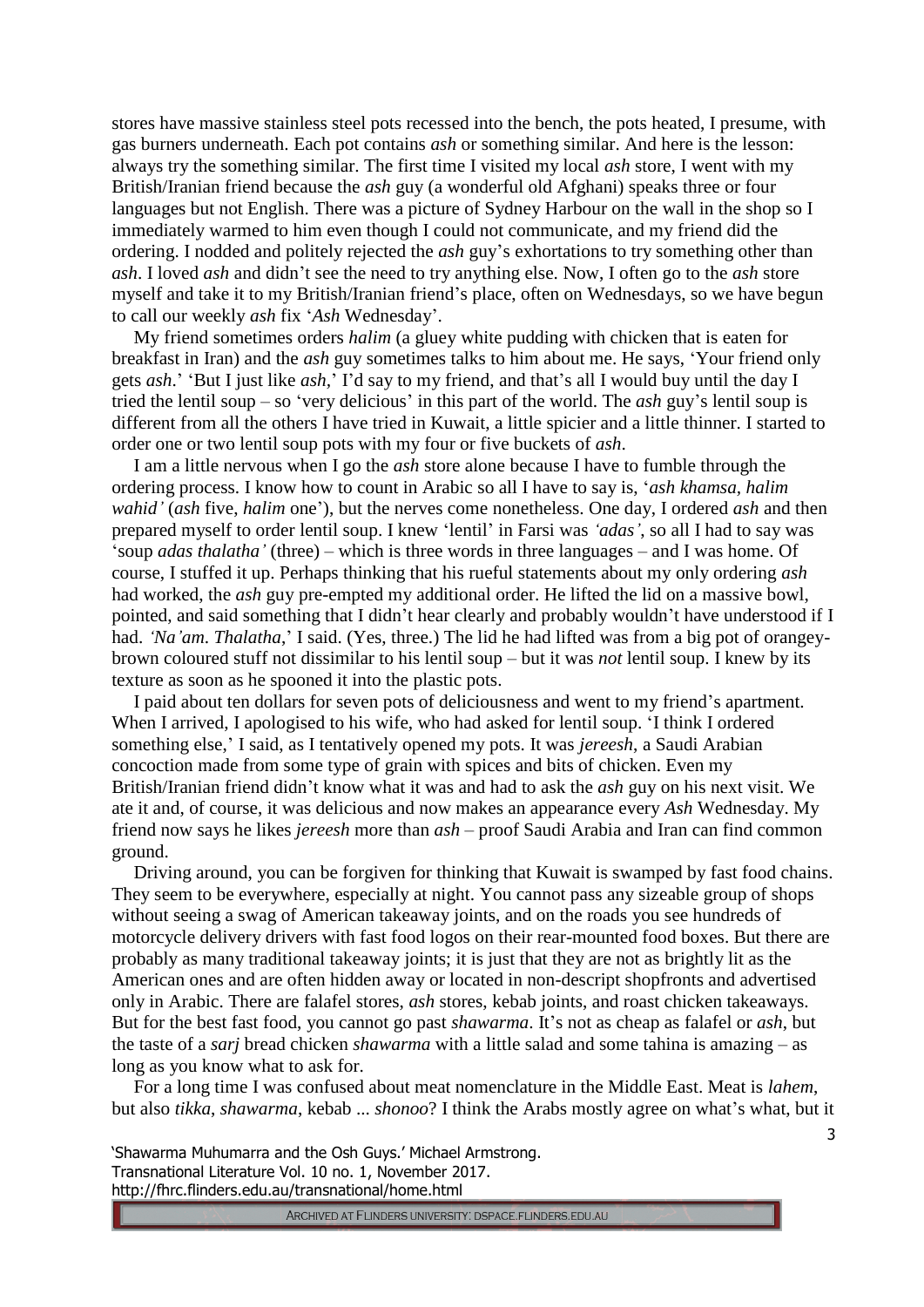did not help me that two of my good friends were a Turk and a Greek. As I tried to comprehend enough Arabic to at least order a meal, they spent most of their time arguing about which of their respective nations invented the various foods and beverages I would try to order. They would argue about Turkish/Greek coffee, *raki*/ouzo, yogurt, baklava, vine leaves/cabbage rolls, and whether a *shawarma* is a *doner* or a *yirros*; then they would argue about who stole it from whom, which ancient ancestor first ate the said dish on the steps of which ancient monument, and whose version was better. I knew a lot of Greeks in Australia so I know about *souvlaki* (meat wrapped in pita) or *yirros* (if it comes from a vertical rotisserie). I probably once called all the variations a 'kebab', and I'm sure many Australians make 'kebabs' on the barbecue by sliding meat along a skewer as I used to do. But in the Middle East, kebabs, whether Arabic, Turkish, or Iranian, are made from minced meat and spices and are wrapped by hand around large skewers that are actually long knives. The kebabs are then cooked on coals and usually eaten with rice, although some eat them wrapped in bread. The meat taken from a vertical rotisserie is called *shawarma*, available in beef, chicken or, sometimes, lamb. Turks call the same thing *doner*. *Tikka* is cubed lamb, chicken or beef that is grilled or cooked on coals. I am not a big fan of the cubed meat or the kebabs, but the *shawarma* is so good, so very delicious. At the risk of starting an argument with any Kuwaiti reading this, the best *shawarma* you can buy in Kuwait is from a store in a little side street near my apartment. On the way home from work, I only have to make a slight detour, park alongside, give my order, and a few minutes later I'm on my way with some delicious chicken wrapped in very thin *sarj* bread.

This discourse on Middle Eastern cuisine has not come close to scratching the surface, and I have not even mentioned tea and coffee culture, or the Kuwaiti friend who invited me and two friends for a brunch at his home that we then washed down with coffee, two fruit flans and a two-tiered red velvet wedding cake. ('You wanted red velvet but my baker said that the only red velvet he had was a wedding cake.') Desserts, sweets, ornate boxes of chocolates and everything else from macaroons and cupcakes to French pastries, *kanafah* specialists, and cake shops abound. It is not a surprise that there is little difference between Kuwait and the West when it comes to diabetes and obesity.

Although there are obvious cultural similarities between countries in the Middle East, there are also substantial differences in everything from language, wealth, politics, religion and law to music, climate, clothing – and food. In a region often homogenised by Westerners, the differences highlight the complexity of the region's political challenges. And I haven't even mentioned Israel. Although I never get involved in political debates with work colleagues, I have unwittingly started arguments over the pronunciation of Arabic words, the caloric content of Middle Eastern foods, the fastest way to get from one end of town to the other, the best place to buy falafel, and the derivation of the delicious sweet *kanafah.* It may seem presumptuous of me to argue about such things, but my information comes mostly from Arab sources and when I seek clarification there is seldom a definitive or unanimous answer.

I am inquisitive more than provocative and, particularly when I discover new foods, I like to expand my knowledge by discussing my findings with Arabic colleagues and students. Whether real or imagined, I feel closer to understanding the culture even when I simply witness their differences of opinion. Food doesn't get enough recognition as an intersection of cultural exchange. I am quite certain that the first time I interacted with an Asian person was at a Chinese takeaway with my parents in the early '70s. How many other Australians first met Asians in restaurants? How many older Australians first met Italians or Greeks at greengroceries or the markets? Most of the Arabic I understand relates to food, and I can't count the number of times students have brought me food. Whether showing hospitality if you are the giver or openness if

'Shawarma Muhumarra and the Osh Guys.' Michael Armstrong. Transnational Literature Vol. 10 no. 1, November 2017. http://fhrc.flinders.edu.au/transnational/home.html